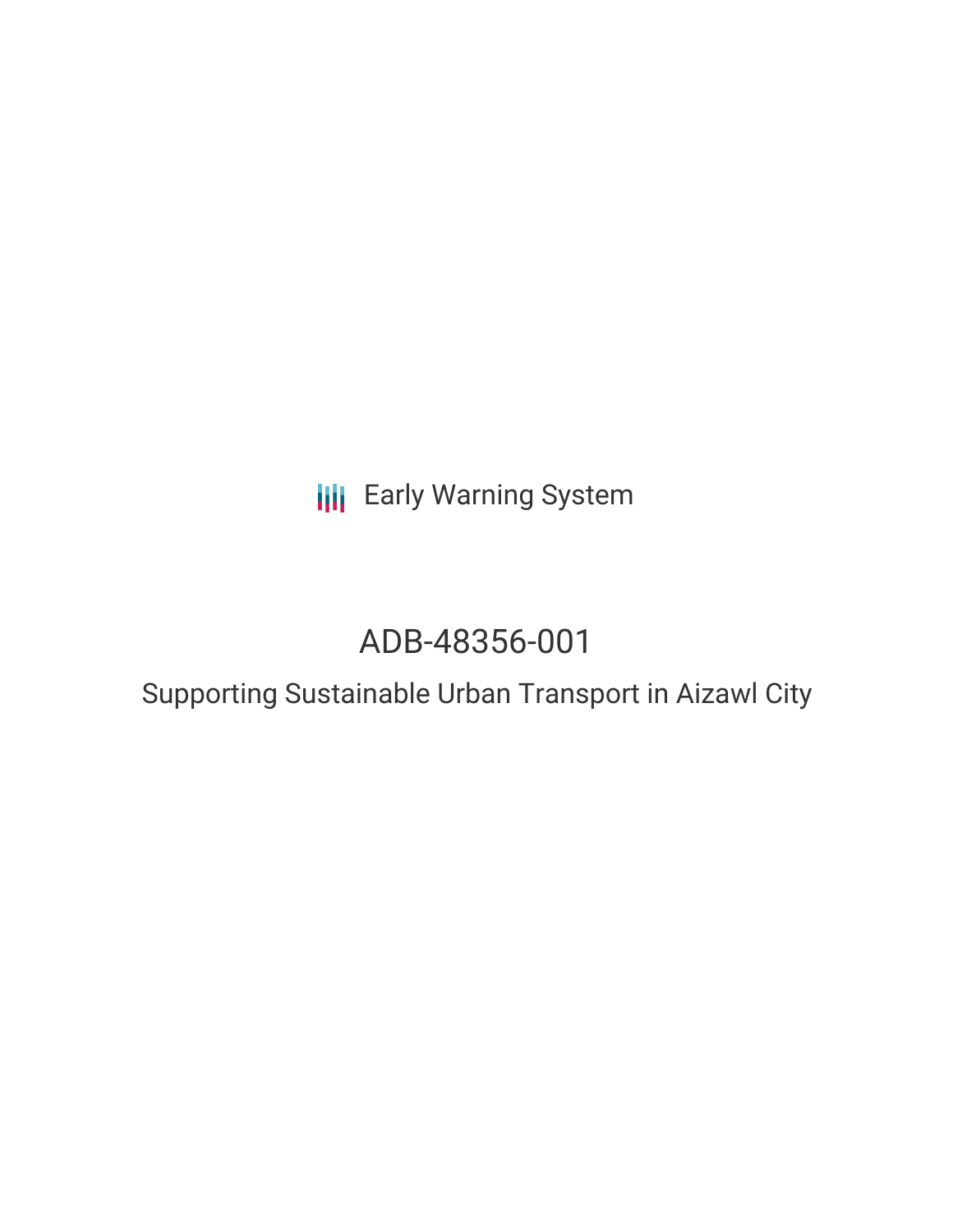

### **Quick Facts**

| <b>Countries</b>               | India                                      |
|--------------------------------|--------------------------------------------|
| <b>Specific Location</b>       | Aizawl                                     |
| <b>Financial Institutions</b>  | Asian Development Bank (ADB)               |
| <b>Status</b>                  | Canceled                                   |
| <b>Bank Risk Rating</b>        | U                                          |
| <b>Voting Date</b>             | 2014-11-25                                 |
| <b>Borrower</b>                | Public Works Department - State of Mizoram |
| <b>Sectors</b>                 | <b>Technical Cooperation, Transport</b>    |
| <b>Investment Type(s)</b>      | Grant                                      |
| <b>Investment Amount (USD)</b> | $$0.23$ million                            |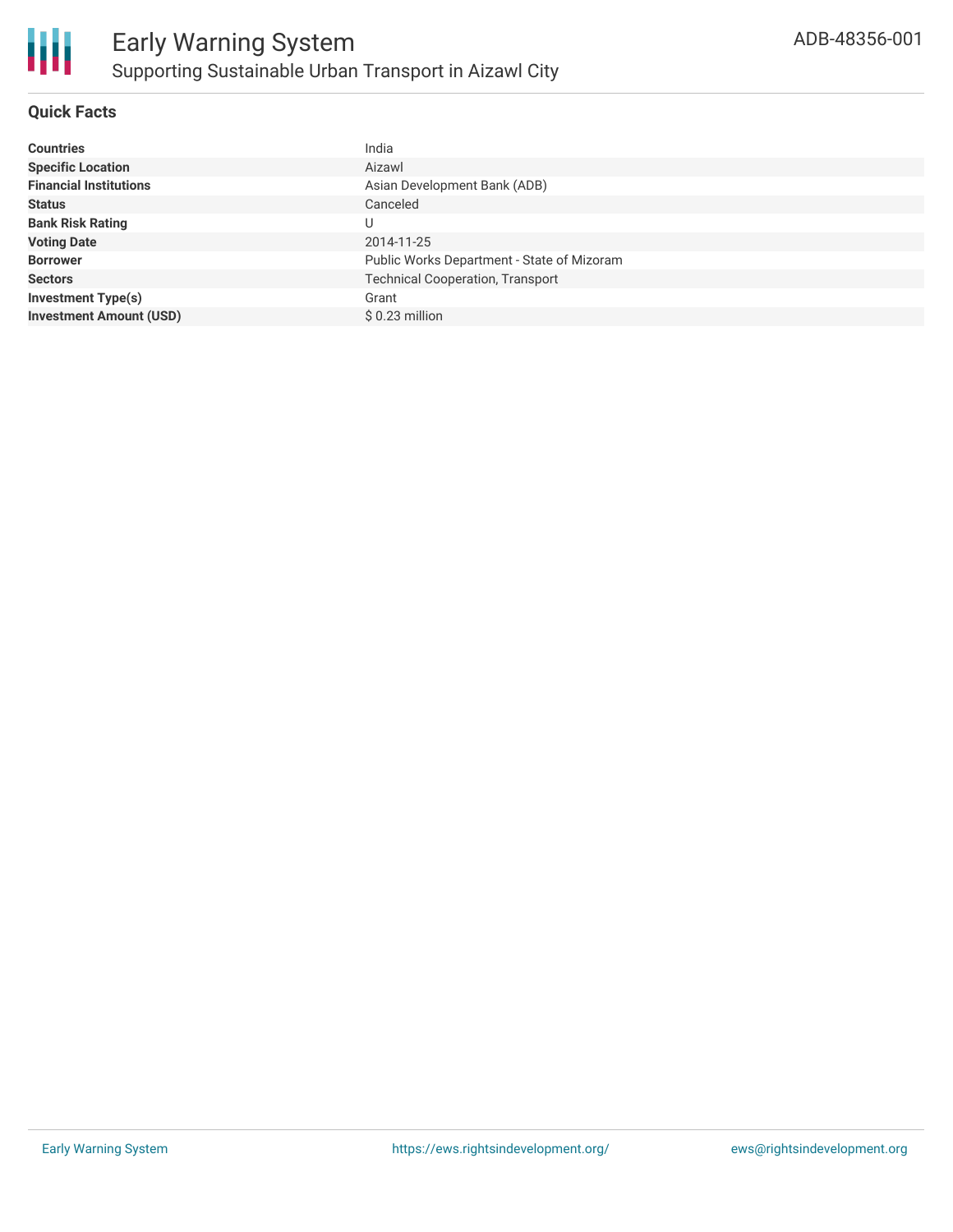

## **Project Description**

This technical assistance identifies transportation bottlenecks, performs analysis of possible mitigation measures and small transportation investments. The assistance will also conduct pre-feasibility studies of possible urban transport systems, including eco-friendly public transportation, and the possibility of public private partnerships. These will also include climate resilience measure recommendations for the urban environment.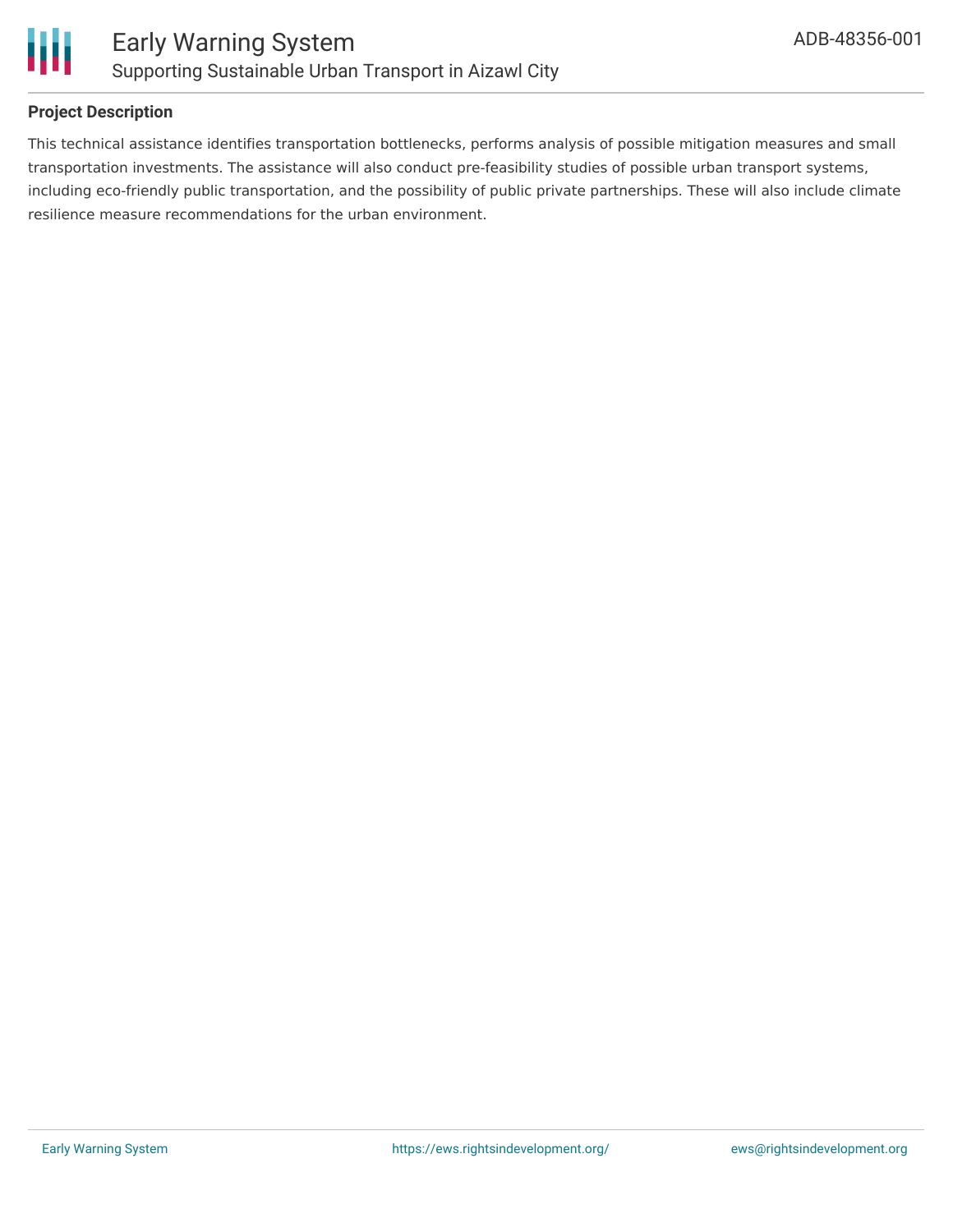

### **Investment Description**

Asian Development Bank (ADB)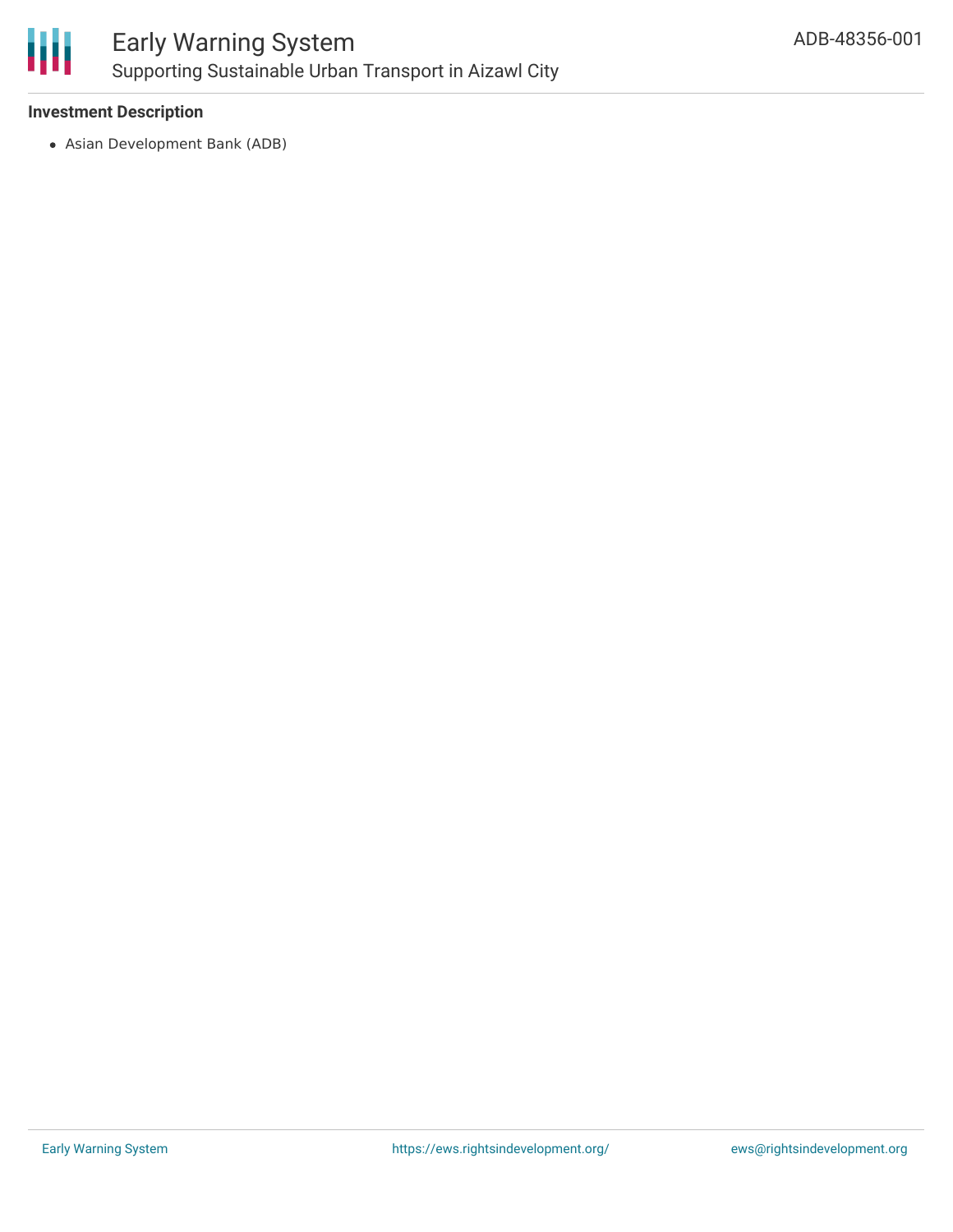### **Contact Information**

Public Works Department - State of Mizoram Office of the Chief Engineer, Tuikhuanhtlang, Aizawl, Mizoram 796001

#### ACCOUNTABILITY MECHANISM OF ADB

The Accountability Mechanism is an independent complaint mechanism and fact-finding body for people who believe they are likely to be, or have been, adversely affected by an Asian Development Bank-financed project. If you submit a complaint to the Accountability Mechanism, they may investigate to assess whether the Asian Development Bank is following its own policies and procedures for preventing harm to people or the environment. You can learn more about the Accountability Mechanism and how to file a complaint at: http://www.adb.org/site/accountability-mechanism/main